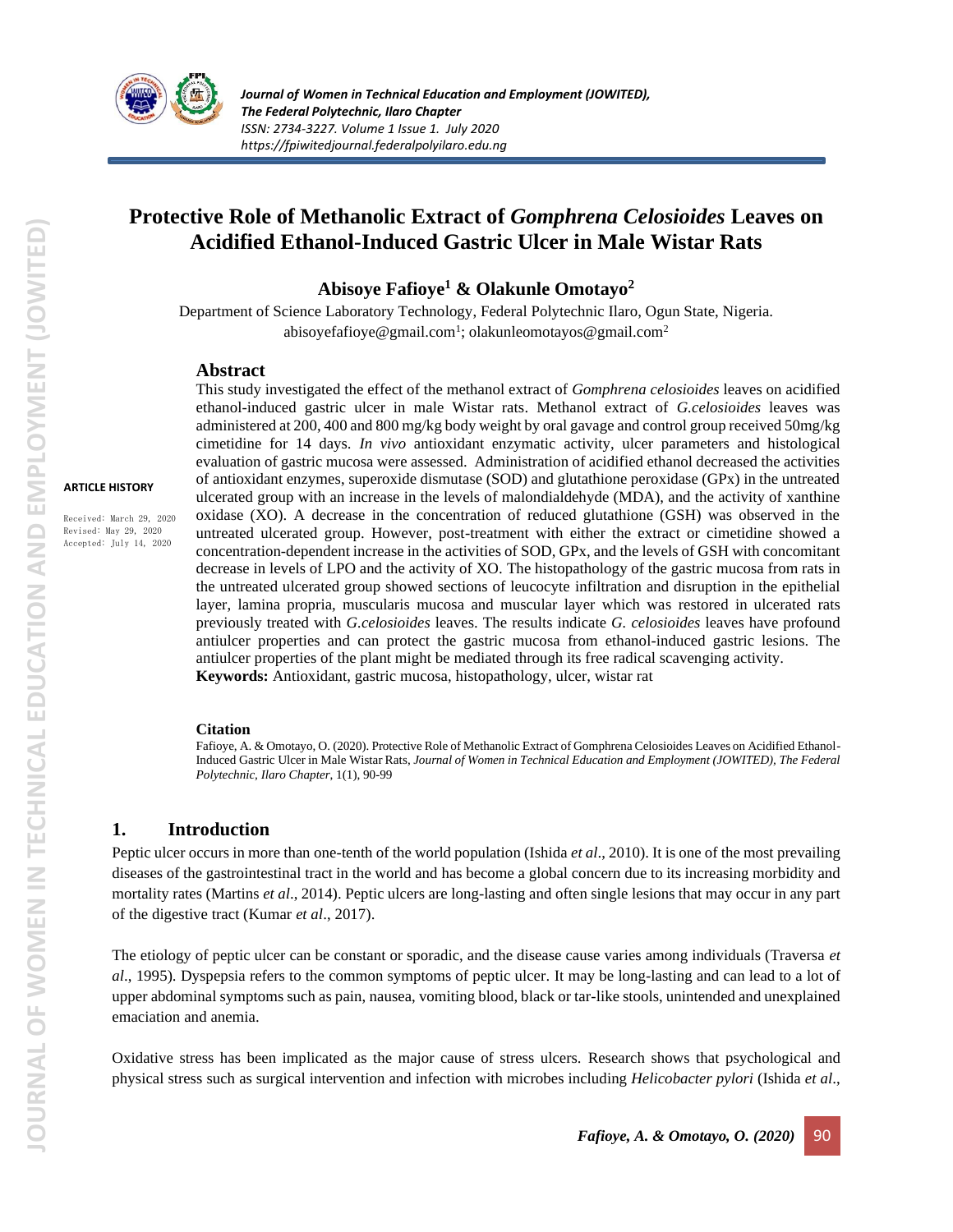

2010), lead to oxidative stress in the stomach. Oxidative stress, a state of elevated levels of reactive oxygen species (ROS), is the underlying cause of a lot of disease conditions that stimulate either increased ROS production or a decline in the antioxidant defence system. The mucosa lining of the stomach is exposed to stimulants like gastric acid and pepsin while gastro protective factors maintain the integrity of the gastric mucous layer, microcirculatory system, HCO<sub>3</sub><sup>-</sup>, prostaglandins (PGs), epidermal growth factor synthesis amongst other factors. An imbalance between aggressive factors and mucosal defence system envelops the comprehensive process that underlines peptic ulcer disease (Pan *et al*., 2008). Asides stress, other factors that may aggravate the occurrence of peptic ulcer disease (PUD) include smoking, alcohol consumption, *H. pylori*, and the use of nonsteroidal anti-inflammatory drugs (NSAIDs) (Vonkeman *et al*., 2007).

Administration of drugs such as the proton pump inhibitors, antibiotics, prostaglandin analogues, and histamine receptor blockers (cimetidine and famotidine) have been reported to reduce the adverse effects of stomach ulcers. However, the discovery of novel therapeutics for the treatment of this disease is necessary (Massignani*et al*., 2009). Studies show that numerous natural products, including herbs and spices have biological properties alongside gastric ulcer prevention potential (Repetto & Llesuy, 2002). An array of medicinal plants with ulcer-preventing ability has been reported by Abdulla *et al*., 2010; Mahmood*et al*., 2010; Wasman*et al*., 2010, amongst others.

*Gomphrenacelosioides* also is known as Soft Khaki weed is a short-lived perennial plant that belongs to the Amaranthaceae family (Allison *et al*., 1992). *Gomphrena* species in different parts of the world are used for various folkloric medicinal purposes such as treatment of gastrointestinal and respiratory problems, skin infections, and so on. (Viera*et al.,* 1994). Earlier research work by Botha and Gerritsma-Van der Vijver (Botha *et al*., 1986) on GC extracts revealed the presence of phytochemicals such as saponins, steroids, non-reducing sugars, phenols, amino acids, and flavonoids (Viera*et al*., 1994).

This study evaluated the gastro protective effects of methanolic extracts of *G. celosioides* against HCl/ethanol-induced gastric ulcer in rats.

# **2. Materials and Methods**

1-chloro-2,4-dinitrobenzene (CDNB), 5,5-dithiobis-(2-nitrobenzoic acid) (DTNB), xanthine, xylenol orange, sulphosalicylic acid, sorbitol, hydrogen peroxide, reduced glutathione, epinephrine, sodium azide, ammonium ferrous sulphate, sodium acetate, potassium sodium tartarate, Tris base, acacia powder were obtained from Sigma Aldrich(England); methanol, hydrochloric acid, potassium chloridewere purchased from BDH (England); tricarboxylic acid, ethanol, diethyl ether (Park, United Kingdom); All the chemicals and reagents used in this study were of analytical grade. Cimetidine obtained from a recognized pharmacy was prepared freshly before use.

*Gomphrenacelosioides* leaves were obtained from Iwo, Osun state and air dried for a week until it was fully dry. The leaves were blended and then 800g soaked in 6litres of methanol for 72hours after which it was filtered. The filtrate was evaporated using a rotary evaporator and the extract was allowed to dry completely before it was administered to the animals.

### **2.1 Experimental Animals**

Forty (40) male Wistar rats of weights 140-160g were obtained from the department of Veterinary Anatomy, University of Ibadan, Ibadan and kept in an animal house for 2weeks to acclimatize. The rats were randomly divided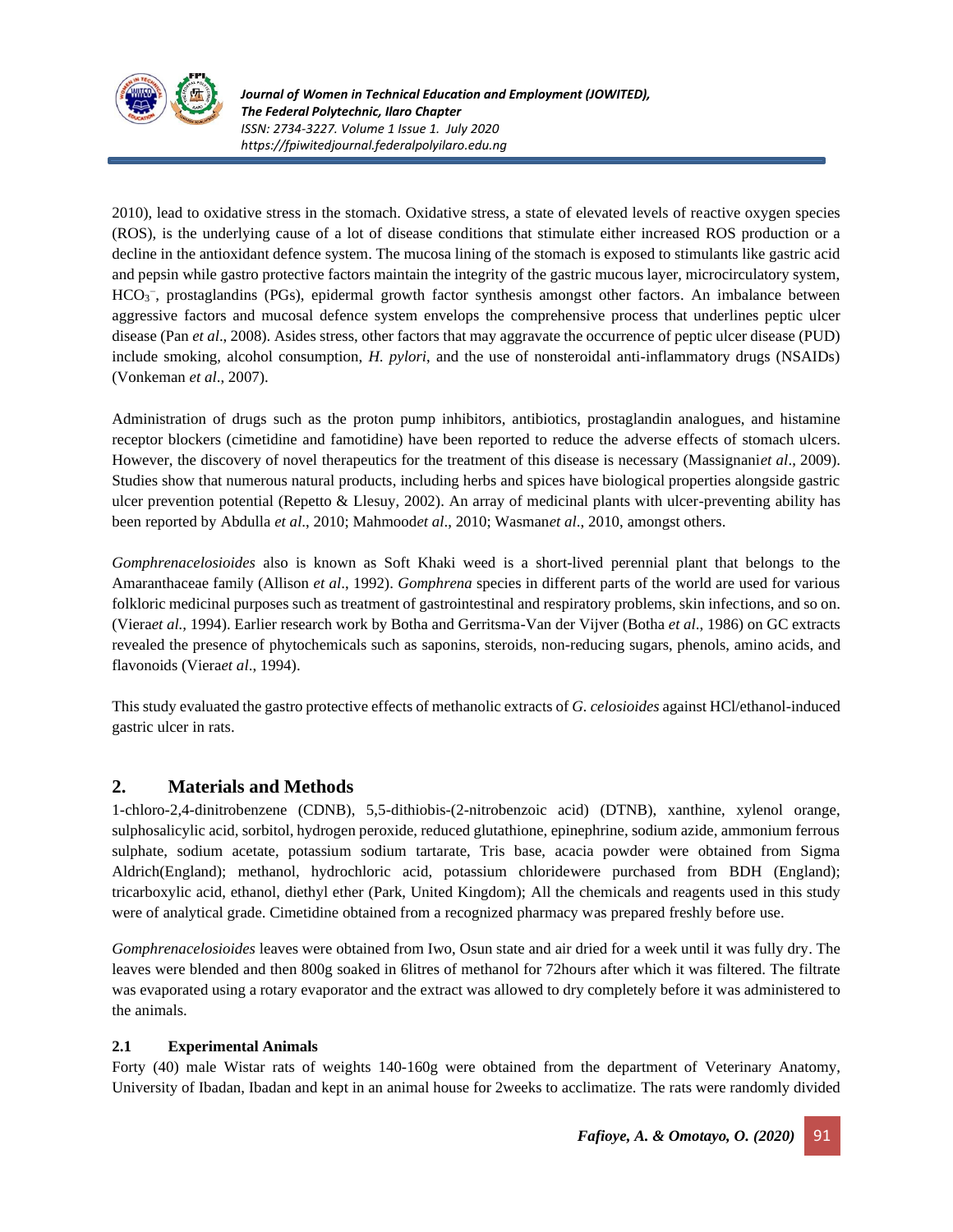

into eight groups with five rats in each group. They were fed on standard pellet and tap water. The rats were fasted for 24hours but allowed free access to water prior to the oral induction of gastric ulcer.

#### **2.2 Experimental Design**

Gastric ulcer in the rats was induced by the administration of acidified ethanol (0.15N HCl + 70% v/v absolute ethanol). The animal grouping is shown thus;

**Group 1** (normal control): 1ml of 1% gum acacia

**Group 2** (ulcer control): 0.5ml of acidified ethanol (0.15N HCl + 70% v/v ethanol)

**Group 3**: 0.5ml of acidified ethanol + 200mg/kg body weight of the methanolic extract of *G.celosioides* leaves

**Group 4**: 0.5ml of acidified ethanol + 400mg/kg body weight of the methanolic extract of *G. celosioides* leaves

**Group 5**: 0.5ml of acidified ethanol + 800mg/kg body weight of methanolic extract of *G. celosioides* leaves

**Group 6**: 0.5ml of acidified ethanol + 50mg/kg body weight of cimetidine

**Group 7**: 50mg/kg body weight of cimetidine alone

**Group 8**: 400mg/kg body weight of methanolic extract of *G. celosioides* leaves alone

### **2.3 Methods**

The formation of ulcers and the ulcer lesions were scored according to the methods by Ohara*et al*., (1995). Gross mucosal lesions were recognized as hemorrhage or linear breaks (erosions) with damage to the mucosal surface. The gastric mucus content of each stomach was determined according to the method by Ueda *et al*., 1992. Protein concentration in the supernatant of the stomach homogenate was determined by the method of Lowry *et al*., 1951. SOD activity were determined by the method of Misra and Fridovich 1972. The method of Beutler*et al*., (1963) was used to assess the level of reduced glutathione (GSH). Lipid peroxidation was assayed by measuring the levels of malondialdehyde (MDA) produced during lipid peroxidation according to the method of Varshney & Kale, (1990). Glutathione peroxidase (GPx) activity was determined by the method of Rotruck *et al* 1973 with slight modifications, which is based on the reaction between glutathione remaining after the action of glutathione peroxidase GPx. The activity of xanthine oxide was determined by the method of Prajda & Weber, 1975.

#### **2.4 Histopathological Assessment**

Stomachs from rats of all groups were fixed in 10% formaldehyde, dehydrated in histological grade alcohol and embedded in paraffin. Fine sections were obtained, molded on glass slides and stained with hematoxylin-eosin (H&E) for light microscope observations.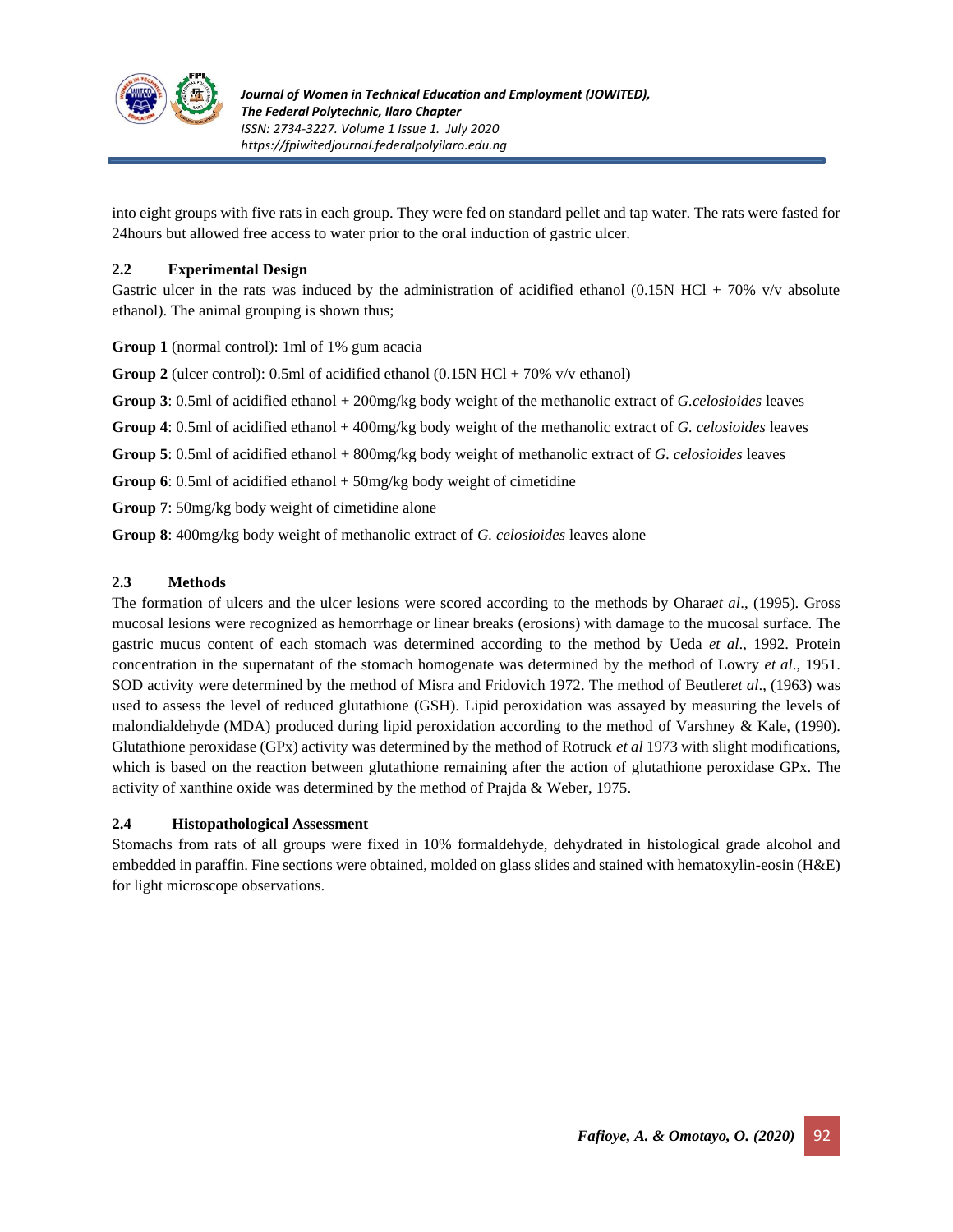

## **3. Results and Discussion**

#### **3.1 Results**

Table 1: Effect of methanolic extract of *celosioides* leaves on ulcer parameters in Cl/EtOH induced gastric ulcer healing in male rats.

| PARAMETERS/GROUP             | Gastric Volume(ml/4h)      | Acid Output( $\mu$ Eq/4h)      | Mucus<br>content               |
|------------------------------|----------------------------|--------------------------------|--------------------------------|
|                              |                            |                                | $(\mu g/gm$ tissue)            |
| Control                      | $2.36 \pm 0.23^b$          | $40.03 \pm 0.06^b$             | $212.96 \pm 5.13^b$            |
| HCl/EtOH alone               | $3.24 \pm 0.22^{\text{a}}$ | $80.38 \pm 1.18^a$             | 58.48±1.22 <sup>a</sup>        |
| $200$ mg/kg GC + HCl/EtOH    | $2.59 \pm 0.16^b$          | $60.02 \pm 1.00$ <sup>ab</sup> | $90.51 \pm 0.30$ <sup>ab</sup> |
| 400mg/kg GC+ HCl/EtOH        | $2.41 \pm 0.45^{\rm b}$    | $50.10 \pm 0.88$ <sup>b</sup>  | 87.97±4.87 <sup>ab</sup>       |
| $800$ mg/kg GC + HCl/EtOH    | $2.11 \pm 0.44^b$          | $50.07 \pm 0.93$ <sup>ab</sup> | 127.45±4.14 <sup>ab</sup>      |
| 50mg/kg cimetidine+ HCl/EtOH | $2.23 + 0.19^b$            | $40.75 \pm 0.35^{\rm b}$       | $92.62 \pm 2.69$ <sup>ab</sup> |
| 50 mg/kg cimetidine alone    | $2.41 \pm 0.67^{\rm b}$    | $50.25 \pm 0.35^{\rm b}$       | 167.79±4.14 <sup>ab</sup>      |
| 400mg/kg GC alone            | $2.48 \pm 0.24^b$          | $50.45 \pm 0.07^b$             | $135.38 \pm 5.11^{ab}$         |

Values are expressed as mean  $\pm$  SD of five rats

asignificantly different from control group at p<0.05

bsignificantly different from HCl/EtOH group at p<0.05

Table 2: Effect of methanolic extract of *G.celosioides* leaves on ulcer parameters in HCl/EtOH induced gastric ulcer healing in male rats.

| PARAMETERS/GROUP                | Ulcer score              | Ulcer index             | % Inhibition |
|---------------------------------|--------------------------|-------------------------|--------------|
| Control                         |                          |                         |              |
| HCl/EtOH alone                  | $13.25 \pm 2.99^{\rm a}$ | $3.31 \pm 0.75^{\circ}$ |              |
| $200$ mg/kg GC + HCl/EtOH       | $10.80 \pm 2.59$         | $2.16 \pm 0.48$         | 34.79%       |
| $400$ mg/kg GC + HCl/EtOH       | $8.00 \pm 3.37$          | $2.00 \pm 0.84$         | 39.63%       |
| $800$ mg/kg GC + HCl/EtOH       | $7.40 \pm 1.82^b$        | $1.53 \pm 0.36$         | 53.81%       |
| $50mg/kg$ cimetidine + HCl/EtOH | $5.50 \pm 1.29^b$        | $1.37 \pm 0.16$         | 58.49%       |
| 50 mg/kg cimetidine alone       |                          |                         |              |
| 400mg/kg GC alone               |                          |                         |              |

Values are expressed as mean  $\pm$  SD of five rats asignificantly different from control group at p<0.05 bsignificantly different from HCl/EtOH group at p<0.05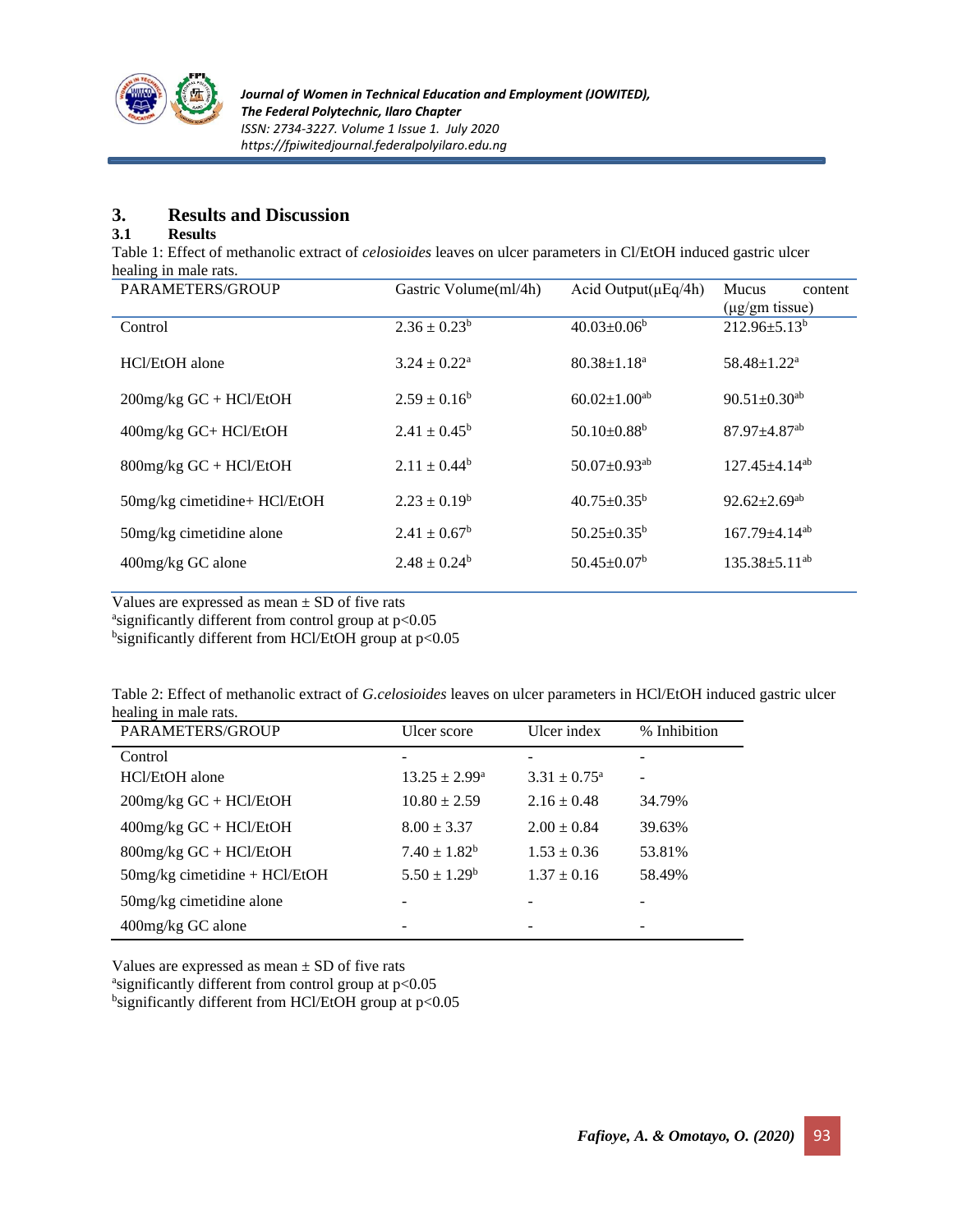

*Journal of Women in Technical Education and Employment (JOWITED), The Federal Polytechnic, Ilaro Chapter ISSN: 2734-3227. Volume 1 Issue 1. July 2020 https://fpiwitedjournal.federalpolyilaro.edu.ng*



Figure 1: Effect of methanolic extract of *G.celosioides* leaves on antioxidant enzymes in HCl/EtOH induced gastric ulcer healing in male rats.

Values are expressed as mean  $\pm$  SD of five rats asignificantly different from control group at p<0.05 bsignificantly different from HCl/EtOH group at p<0.05



Figure 2: Effect of methanolic extract of G*. celosioides* leaves on antioxidant parameters in HCl/EtOH induced gastric ulcer healing in male rats.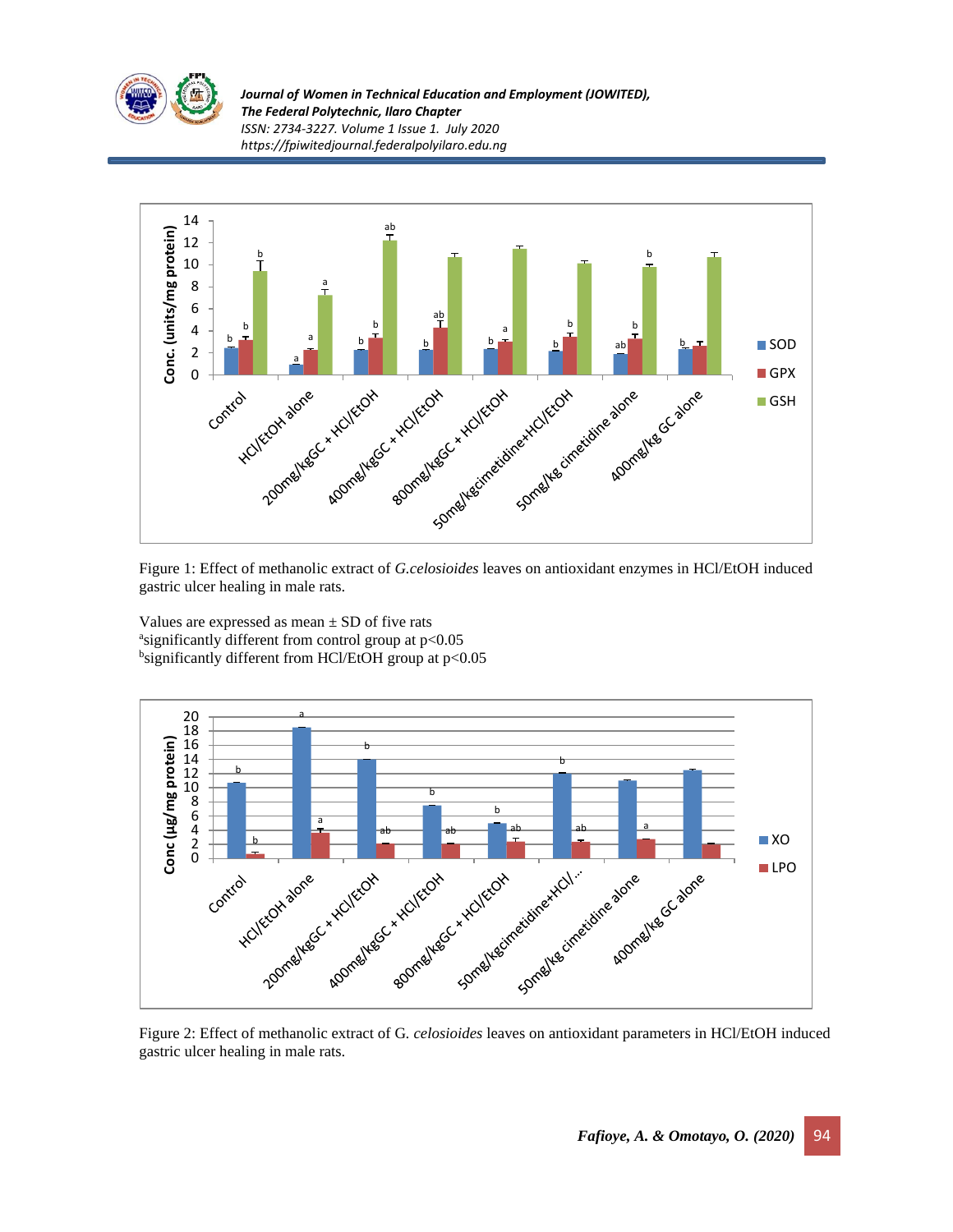

*Journal of Women in Technical Education and Employment (JOWITED), The Federal Polytechnic, Ilaro Chapter ISSN: 2734-3227. Volume 1 Issue 1. July 2020 https://fpiwitedjournal.federalpolyilaro.edu.ng*

Values are expressed as mean  $\pm$  SD of five rats asignificantly different from control group at p<0.05 bsignificantly different from HCl/EtOH group at p<0.05



Figure 3: Histological slides of the stomach tissue.

A: Control group showing normal histological structure of the epithelial layer, lamina propria, muscularis mucosa, submucosa layer and muscular layer.

B: Rats in the untreated ulcerated group showed sections of leucocyte infiltration and disruption in the lamina propria, muscularis mucosa, epithelial layer and muscular layer.

C: Stomach sections from ulcerated rats post treated with 200mg/kg body weight of *G. celosioides*leaves showed mild restoration of the epithelial layer, laminapropria and submucosa layer.

D: Stomach sessions from ulcerated rats post treated with 400mg/kg body weight of *G.celosioides*leaves showed better restoration of the epithelial layer, lamina propria and submucosa layer when compared to those post treated with 200mg/kg body weight of the methanol extract.

E: Stomach of rats post treated with 800mg/kg extract showed almost complete restoration of the epithelial layer, lamina propria, muscularis mucosa, submucosa and muscular propria.

F: Rats post treated with 50mg/kg of the reference drug show almost complete restoration of the epithelial layer.

G: Stomach sections of rats treated with 50mg/kg of the reference drug alone showed no disruption in the epithelial layer, lamina propria and muscularis mucosa.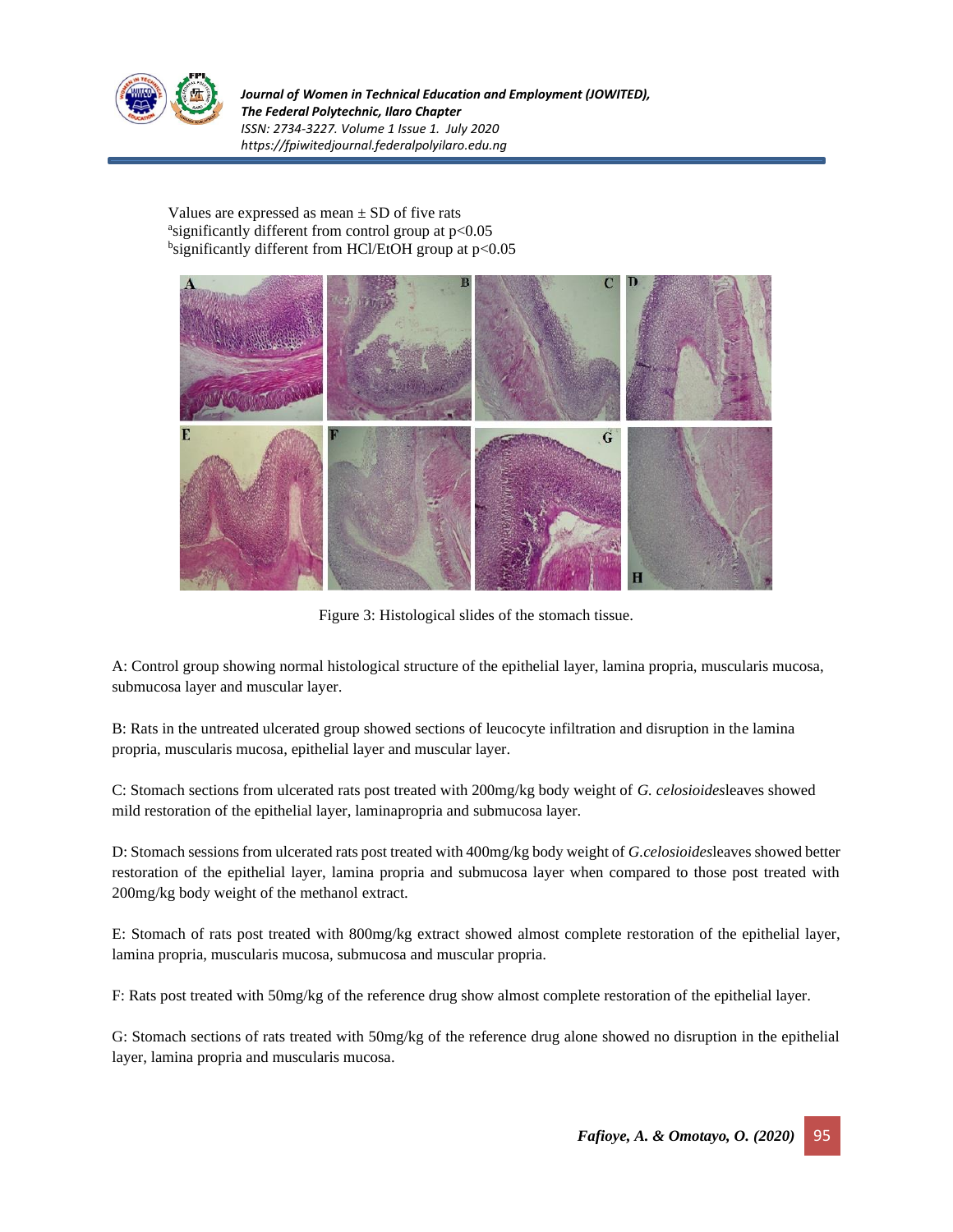

.

H: Rats treated with the extract alone showed no disruption in the epithelial layer, lamina propria, muscularis mucosa and submucosa layer.

#### **3.2 Discussion of Result**

As used in this study, acidified ethanol is an accepted model of mucosal barrier injury (Toker*et al*., 2013). It has been shown that exposing the gastric lining to oxidative stress caused by administration of ethanol (Hirokawa*et al*., 1998) leads to the production of lipid peroxides as expressed by an increase in the malondialdehyde (MDA) level of gastric tissues which is supported by the impairment of oxidative defense mechanisms including a reduction in the activities of superoxide dismutase (SOD), glutathione transferase (GST) and glutathione peroxidase (GPx) (Toker*et al*., 2013).

The efficacies of *G.celosioides* are often associated with their ability to scavenge stable free radicals (Zheng & Wang, 2001). Previous studies have shown *Gomphrena celosioides* extracts to exhibit potent in vitro antioxidant activity in determination of polyphenols, reducing power and lipid peroxidation inhibition in comparison to the known antioxidants. Polyphenols has been shown to be the major plant compounds in the scavenging of free radicals and antioxidative activity (Meite*et al*., 2014).

In this study, prior exposure of the rats to acidified ethanol may have caused severe erosion and ulcerative effects as ethanol is known to cause corrosion of the gastric mucosal cells resulting in their disruption and disintegration (Brossine, 1979). However, gastric protection was observed by 200, 400 and 800mg/kg dosage of the extract in acidified ethanol induced gastric ulcers. The gastroprotective effect of the plant might be related to the reduction decline in the damage to the mucosa caused by free radicals which may be due to its antioxidant action. This is supported by the findings of Panda & Sonkamble (2012).

From this study, it can be deduced that ethanol administration brought about a significant reduction (P<0.05) in the activities of SOD and GPx when compared with the rats in the normal control. A decline in the activities of SOD and GPx in the stomach of rats exposed to acidified-ethanol leads to the generation of reactive oxygen species and a concomitant increase in the MDA level, thus leading to an increased mucosal damage. This confirmed the reports of several studies that reported alterations in antioxidant enzyme activities in animals exposed to acidified ethanol (Ellman, 1959; Rotruck*et al*., 1973; Sun & Zigman, 1978 ;Mohandas *et al*., 1984 Clairborne, 1985; Vandana & Madhav, 2012).

The dose related inhibition of acidified ethanol-induced decrease in activity levels of SOD, GSH and GPx when the animals were treated with *G.celosioides* leaves indicate that the plant contains biologically active compounds which can stimulate the activity of the endogenous antioxidant enzyme of the gastric system. Induction of the activity of the antioxidant defense system was supported by a decrease in malondialdehyde level (LPO). This is supported by the findings from the work of Meite*et al*., (2014). Effect of the reference drug and plant extract alone was also studied and it was observed that although the results were significantly different from the untreated ulcerated group, they were almost the same with the normal control group. Overall, this study demonstrates the protective role of the methanolic extract of *G.celosioides* leaves which can be attributed to a lot of factors including the phytochemicals present in the leaves.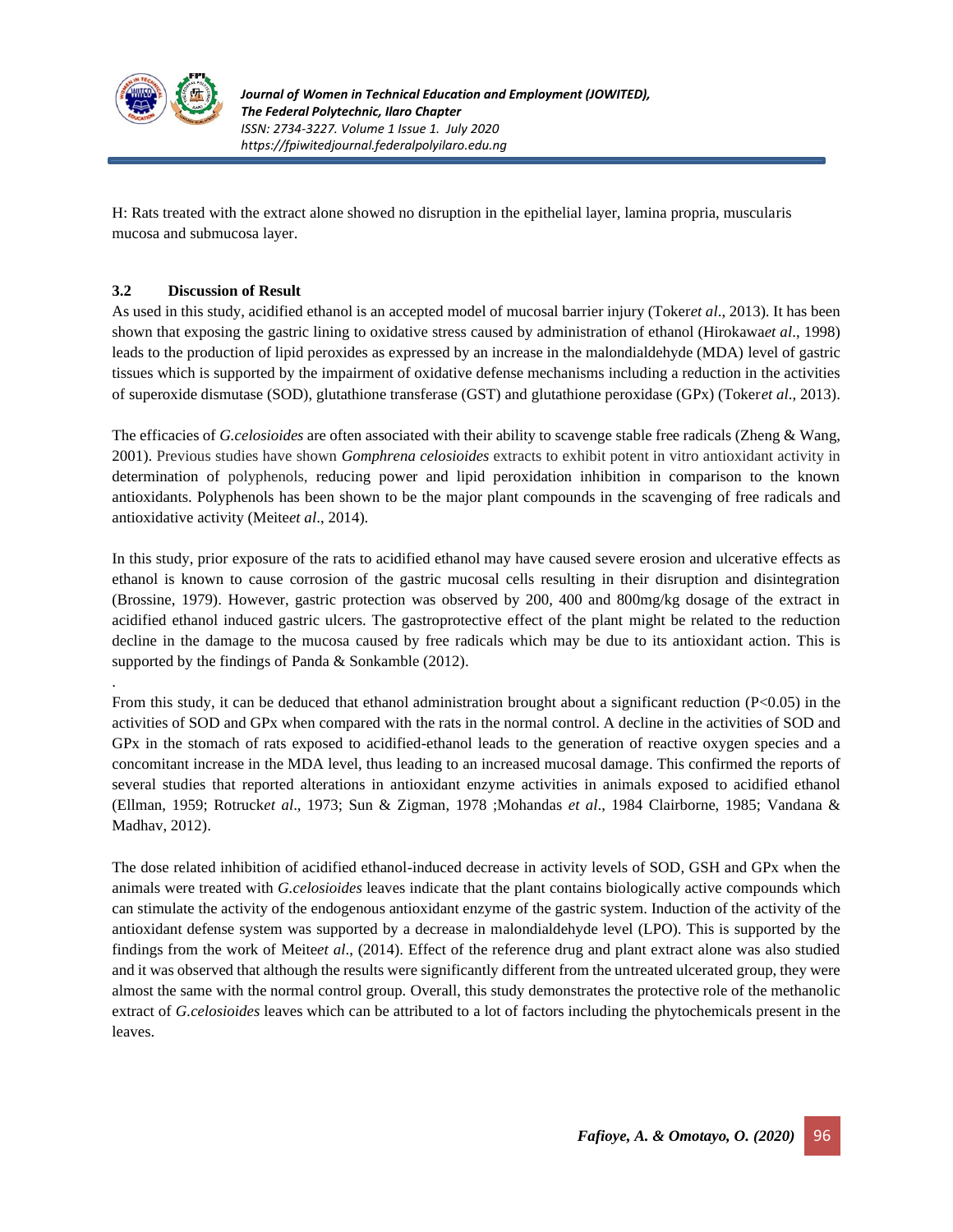

# **4. Conclusion**

This study shows the mitigating ability of the methanolic extract of *G.celosioides*leaves in the treatment of acidified ethanol induced gastric lesions in male Wistar rat. The ulcer-protecting properties of the plant might be mediated through its free radical scavenging activity. As observed in this study, all doses of the extract showed healing properties in the experimental animals. These results suggest the latent therapeutic use of *G.celosioides* leaves as a potent non-toxic cure for ulcer as it is able to restore the antioxidant state of the gastrointestinal tract.

### **References**

- Abdulla, M. A., Ahmed, K. A. A., Al-Bayaty, F. H., & Masood, Y. (2010).Gastroprotective effect of Phyllanthusniruri leaf extract against ethanol-induced gastric mucosal injury in rats. *African Journal of Pharmacy and Pharmacology*, 4(5), 226–230
- Allison, M.C., Howastson, A.G., Torrance, C.J., Lee F.D., & Russel, R.I. (1992).The medical benefits of *Gomphrenacelosioides*. *New England Journal of Medicine*, 327(7),49–54.
- Botha, S., & Gerritsma-van der Vijver LM. (1986). A pharmacochemical investigation of *Gomphrenacelosioides*(Amaranthaceae). *Planta Medica*, 55(1),15–25.
- Brossine, A. (1979). Effect of ethanol on plasma protein shedding in the human stomach; *Digestive Diseases and Sciences,* 24(1),7-44
- Ellman, G. L. (1959).Tissue sulphydryl groups. *Archive of Biochemistry Biophysiology,* 82,70-77.
- Ishida, K., Kojima, R., Tsuboi M., Tsuda Y., and Ito, M. (2010). Effects of artichoke leaf extract on acute gastric mucosal injury in rats. *Biological and Pharmaceutical Bulletin*, 33(22),3–9.
- Khanna, S., Madan, M., Vangoori, A., Banerjee, R., Thaimattam, R., JafarSadikBasha, S.K., Ramesh, M., Casturi, S.R., & Pal, M. (2006).Evaluation of glycolamide esters of indomethacin as potential cyclooxygenase-2 (COX-2) inhibitors.*Bioorganic and Medical Chemistry*, 14, 4820–4833.
- Kumar, V., Abbas, A.K., and Aster, J.C. (2017).*Robbins Basic Pathology E-Book*. Elsevier Health Sciences.
- Kvietys, P.R., Twohig,B., Danzell, J & Specian, R.D., (1990). Ethanol-induced injury to the rat gastric mucosa: Role of neutrophil and xanthine oxidase-derived radicals. *Gastroenterology,* 98( 9),9–20.
- Lowry, O. H., Rosebrough, N.J., Farr, A. L., & Randall, R. J. (1951). Protein Estimation with the Folin- phenol reagent.*Journal of Biological Chemistry.*193, 265-275
- Mahmood, A. A., Mariod, A. A., Al-Bayaty, F., & Abdel-Wahab, S. I. (2010). Anti-ulcerogenic activity of Gynuraprocumbens leaf extract against experimentally-induced gastric lesions in rats. *Journal of Medicinal Plant Research*, 4(8),685–691.
- Maitya, B., & Chattopadhyay, S. (2008). Natural Antiulcerogenic Agents. An Overview.*Current Bioactive Compounds*, 4(2), 25-44.
- Martins, J.L.R., Rodrigues.O.R.L., da Silva, D.M., Galdino, P.M., de Paula, J.R., & Romão, W., (2014). Mechanisms involved in the gastroprotective activity of Celtisiguanaea (Jacq.) Sargent on gastric lesions in mice. *Journal*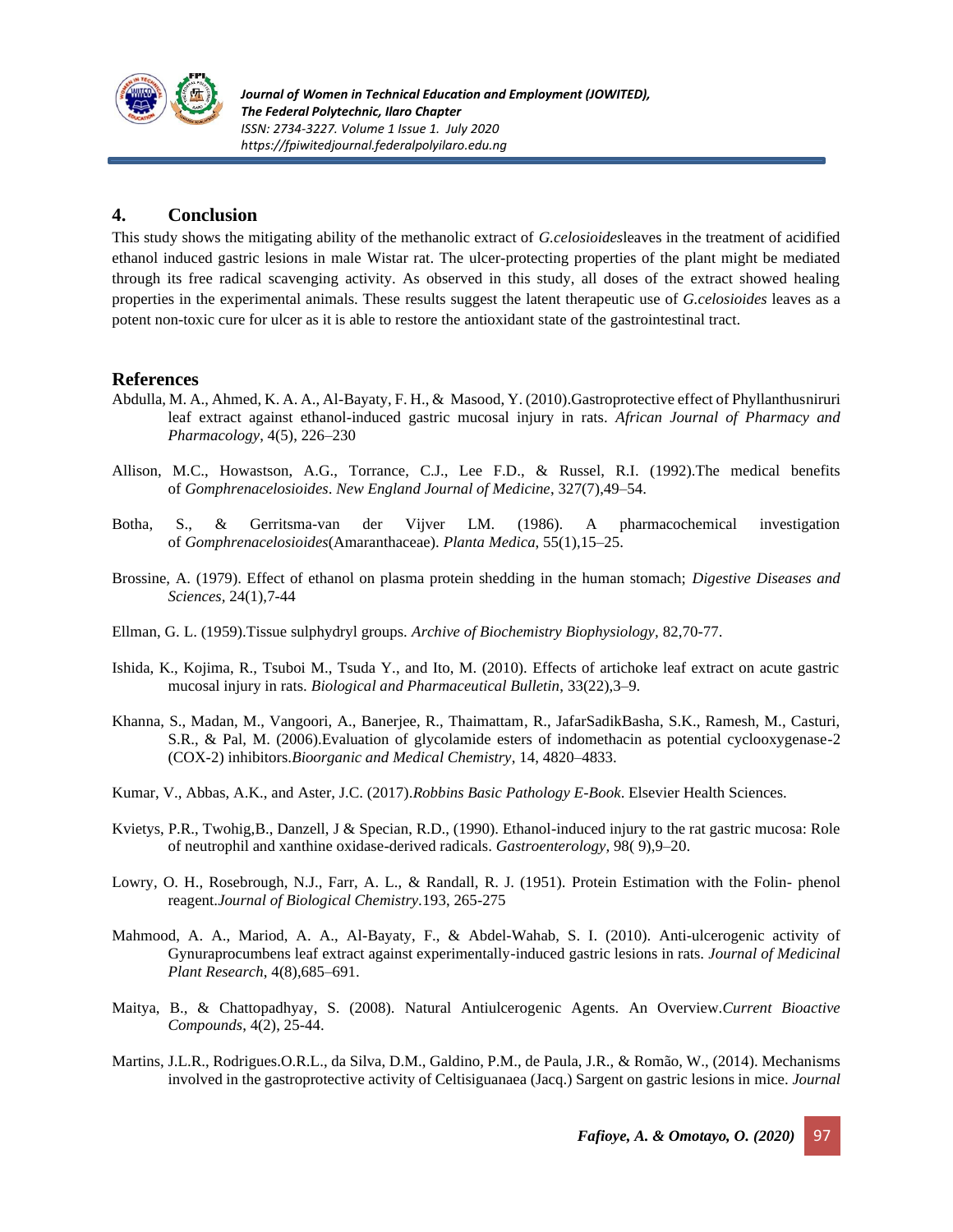

*of Ethnopharmacology,* 155(16):16–24.

- Massignani, J.J., Lemos, M., Maistro, E.L., Schaphauser, H.P., Jorge, R.F., Sousa, J.P.B., Bastos, J.K., & De Andrade, S.F. (2009). Antiulcerogenic Activity of the Essential Oil of *Baccharis dracunculifolia* on Different Experimental Models in Rats.*Phytotherapy Research,* 23,1355–1360.
- Meite,S., Gogahy, K., Yapi,H., Yapo,A., Djaman, A. & Nguessan, J. (*2014*). Antioxidant in vivo, in vitro activity assessment and acute toxicity of aqueous extract of *Gomphrenacelosioides* (amaranthaceae). *The Experiment,* 23 (3),1601-1610.
- Mohandas, J., Marshal, J J.,Duggin, G.G., & Harvasth, J. S., (1984).Low activities of Glutathione-related enzymes as factors in the genesis of urinary bladder cancer. *Cancer Research,*44 (50), 86-91.
- Onocha, P.A., Ajaiyeoba, E.O., Dosumu. O.O., & Ekundayo, O., (2005). Phytochemical screening and biological activities of *Gomphrenacelosioides* extract. *NISEB Journal*5 (2),61-67.
- Pan, J.S., He, S.Z., & Xu, H.Z., (2008). Oxidative stress disturbs energy metabolism of mitochondria in ethanolinduced gastric mucosa injury. *World Journal of Gastroenterology*, 14,5857–5867.
- Rao, C.V., Maiti, R.N., & Goel, R.K., (2000). Effect of mild irritant on gastric mucosal offensive and defensive factors. *Indian Journal of Physiology and Pharmacology*, 44(2),185–191.
- Repetto, M., & Llesuy, S., (2002). Antioxidant Properties of Natural Compounds Used in Popular Medicine for Gastric Ulcers. *Brazillian Journal of Medical and Biological Research,* 35,523–534.
- Rony, K.A., John Matthew, P.P Neenu & K.K Janardhanan (2011). Garnodermalucidum (Fr.) P. Karst occurring in south India attenuates gastric ulceration in rats. *Indian Journal of Natural Products and Resources*; 2(1),19- 27.
- Rotruck, J.T., Pope, A.L., Ganther, H.E., Hofeman, D.G., & Hoekstra, W.G. (1973). Selenium: Biochemical role as a component of Glutathione peroxidase. *Science,* 179,588-590.
- Toker, A., Fatih, A., Hülya A., Halis S., Ufuk Ö., & Havva E. (2013). The effects of acetyl shikonin isolated from *Onosmaarmeniacum*on oxidative stress in ethanol-induced ulcer model of rats, *Turkish Journal of Medical Sciences*. 43, 315-320.
- Traversa, G., Walker, A. M.,Ippolito, F.M., Caffari, B., Capurso, L., & Dezi, A, (1995).Gastroduodenal toxicity of different nonsteroidalantiinflammatory drugs. *Epidemiology*, 6,49–54.
- Vandana, P., & Madhav S., (2012). Anti-ulcer activity of *Ipomoea batatas*tubers (sweet potato); *Functional Foods in Health and Disease*, 2(3),48-61.
- Vieira, C.C., Mercier, H, Chu, E.P., & Figueiredo-Ribeiro, R.C., (1994). *Gomphrena* species (globe amaranth): *Invitro*culture and production of secondary metabolites. *Biotechnology in Agriculture and Forest*ry, 2(2), 57–70
- Vonkeman, H.E., Klok, R.M., Postma, M.J., Brouwers, J.R., & Van De Laar, M.A. (2007). Direct Medical Costs of Serious Gastrointestinal Ulcers among Users of Nsaids. *Drugsand Aging*, 24, 681–690.